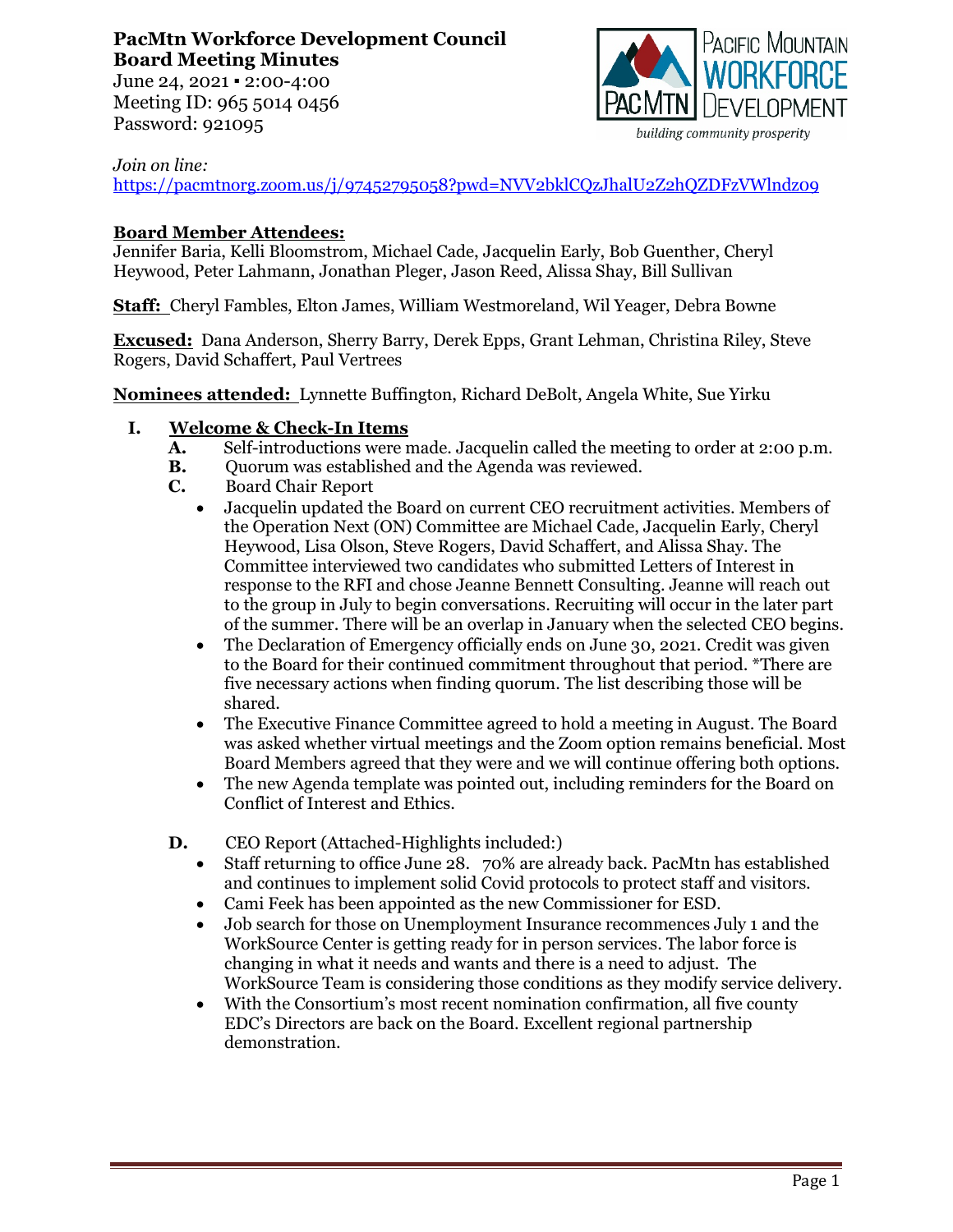## **II. Action: Consent Agenda**

The Consent Agenda is a SINGLE item for Board consideration that encompasses items the Board would typically approve with little<br>comment. Procedural items such as approval of Minutes, or other legal or housekeeping items a immediately removed and placed on the regular Agenda for full board discussion.

- **A.** Action Item: Motion to Approve
	- Minutes from 3/24/21 Meeting

*Peter Lahmann motioned to approve. Bob Guenther seconded. Motion carries.*

#### **III. Action Items & Strategic Discussions**

**A.** Review of PY21 Preliminary Budget: Executive Finance Committee Recommends DO PASS and offers a **Motion to Approve.**

- Wil shared the details of the Preliminary Final Budget, Budget Memorandum and explained the bubble chart, which highlights the different sections of revenue and expenses.
- PacMtn is in a solid financial position and there are additional, pending opportunities like the request for additional disaster recovery/employment recovery funds and the Thurston County ARPA funding coming through the EDC.
- Administrative costs increased from 18 to 30%. Specific reasons for that increase include: increased facilities costs; PacMtn not providing direct services and shifting Staff oversight, which is an administrative function; and CEO transition costs for on-boarding and one month overlap in January 2022 and PTO pay-out.

*Michael Cade motioned to adopt PY21 Preliminary Budget. Peter Lahmann seconded. Motion carries.*

- **B.** PacMtn Learning: 2021 Economic Symposium
	- Cheryl highlighted topics discussed during the Symposium such as the PacMtn microsite, business support, Thurston Strong, and childcare support. Vince Kueter and Josh Stovel presented. Links to the presentation are coming and will be shared. Cheryl introduced the Federal Reserve Keynote, Darlene Wilczynski. Ms. Wilczynski acknowledged the importance of connecting Workforce Development and the work of the Federal Reserve System and calling out PacMtn is a tribute to the work being done in this region.

#### **IV. Committee & Task Force Updates** *(Task Force Leads)*

- **A.** Executive Finance Committee
	- All Board Members must serve on one committee. BaSE Committee will see some significant changes. ABEL will also change. The One Stop Committee will have direct oversight to the One Stop Operator this fall, an advisory role – conduit to the Board. Bob Guenther asked that the Committee rosters be sent.
- **B.** One Stop Committee
	- Cheryl Heywood One Stop RFP/Procurement is out. New Operator will be in place October 1. The Committee will soon be looking at the WorkSource certification process—including the Connection sites. The IFA/MOU is complete and ready to send out for signatures. Take a look at PacMtn's new microsite <https://worksourcepacmtn.org/>
- **C.** Priority Populations
	- Jonathan Pleger The Committee is meeting monthly. Currently, they are in the process of compiling connections. A new Committee member application has been developed. William presented earlier this month on Changes to the Local Integrated Strategic Plan. Vince will be presenting in July on the topic, *"The most prevalent barriers in the PacMtn region: What the data tells us"*. The next task will be Charter review.
- **D.** Business and Sector Engagement (BaSE)
	- William Reforming the group and thinking about how to approach sectors and leverage funding. Set aside 100K for Cohort based training. IWT dollars – how to align sector work? Set aside Business Services dollars and set aside 35K for Cluster study.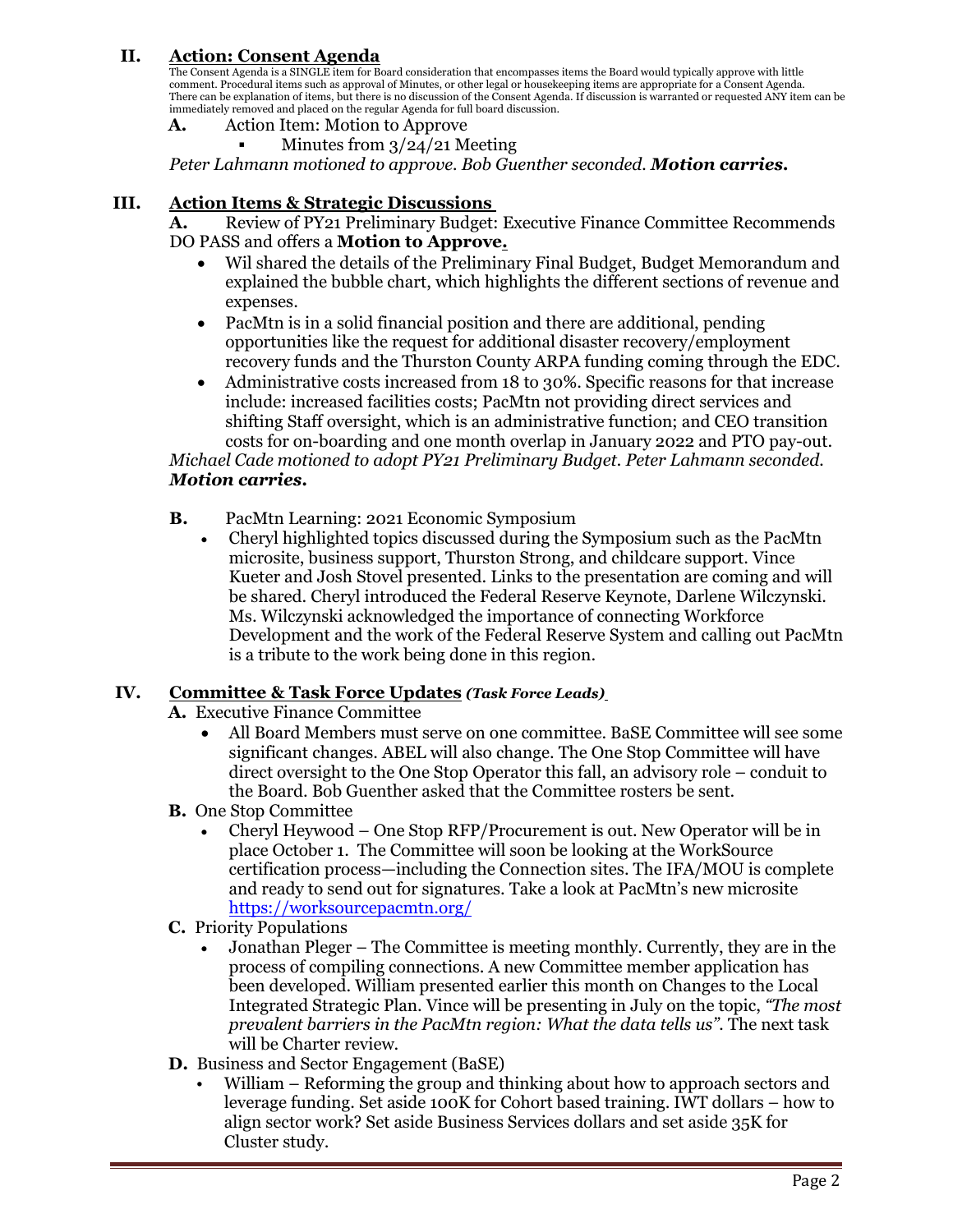- **E.** Adult Basic Education & Literacy (ABEL)
	- Kelli The Committee is meeting monthly. They have reviewed the Charter. Korbett gave a presentation on the topic, "*How folks navigate through WorkSource"*. Working on getting Jennifer on board as the new Committee lead.
- **F.** One-Stop Operator (The Collaborative)
	- Cheryl Discussed Collaborative document (attached) and Next Steps from page 5.

Discussion: Revitalization of Committees *(Senior Staff)*

### **V. Good of the Order & Announcements**

- Bob Early Learning Center & Museum
- Cheryl H The libraries are at 50% capacity. Libraries are a fantastic partner.
- Peter Dozer Days at the Puyallup Fairgrounds this weekend. Come join.
- Peter Randy Mueller CEO for Port of Chehalis is stepping down. Need to keep the working relationship on our radar. Are there referrals for the job?

Meeting adjourned at 3:27 pm. Submitted by Debra Bowne, Program Assistant III

# **2020-2021 WDC Members**

| <b>Name</b>                         | <b>Business/Organization</b>                     | <b>Representation</b>                        |
|-------------------------------------|--------------------------------------------------|----------------------------------------------|
| Richard DeBolt<br>1.                | Lewis County EDC                                 | <b>Business: Economic Development</b>        |
| Jonathan Pleger<br>2.               | Morningside                                      | CBO/Serves Disabled Populations              |
| Alissa Shay<br>3.                   | Port of Grays Harbor                             | <b>Business: Logistics Cross Sector</b>      |
| Lynnette Buffington<br>$\mathbf{4}$ | <b>Greater Grays Harbor</b>                      | <b>Business: Economic Development</b>        |
| Derek Epps<br>5.                    | <b>Mason County</b>                              | <b>Business: Seattle Shellfish</b>           |
| Jacquelin Earley<br>6.              | Sierra Pacific                                   | <b>Business: Wood Products Manufacturing</b> |
| <b>Steve Rogers</b><br>7.           | Pacific County Historical Society & Museum       | <b>Business: Tourism &amp; Recreation</b>    |
| 8.<br>Sue Yirku                     | Pacific County                                   | <b>Business: Economic Development</b>        |
| Michael Cade<br>$Q_{\star}$         | Thurston County EDC                              | <b>Business: Economic Development</b>        |
| 10. David Schaffert                 | Thurston County Chamber                          | <b>Business: Private Sector Enterprise</b>   |
| Vacant<br>11.                       | <b>Employment Security Dept.</b>                 | <b>Wagner-Peyser Employment Service</b>      |
| 12. Sherry Barry                    | Twin Harbors Labor Council                       | Labor Organization                           |
| 13. Cheryl Heywood                  | Timberland Regional Library                      | CBO/Serves All Populations                   |
| 14. Vacant                          |                                                  | <b>Post-Secondary Higher Education</b>       |
| 15. Dr. Dana Anderson               | Educational School District #113                 | K-12 Education                               |
| 16. Bob Guenther                    | Thurston, Lewis, Mason Counties Labor<br>Council | Organized Labor                              |
| 17. Paul Vertrees                   | DSHS/DVR                                         | <b>Vocational Rehab</b>                      |
| 18. Jason Reed                      | <b>DSHS/Community Services</b>                   | <b>TANF-DSHS</b>                             |
| 19. Jennifer Barber                 | South Puget Sound Community College              | ABE: Regional                                |
| 20. Grant Lehman                    | Jack's Country Store                             | <b>Business: Private Sector Enterprise</b>   |
| 21. Angela White                    | <b>Thurston County</b>                           | <b>Business: Construction Trades</b>         |
| 22. Bill Sullivan                   | <b>Education Technology Solutions Consultant</b> | <b>Business: Private Business</b>            |
| 23. Peter Lahmann                   | Port of Centralia Port Commissioner              | <b>Business: Economic Development</b>        |
| 24. Vacant                          | <b>Grays Harbor County Rep</b>                   | <b>Business:</b>                             |
| 25. Jennifer Baria                  | <b>Mason County EDC</b>                          | <b>Business: Economic Development</b>        |
| 26. Christina Riley                 | <b>Construction Marketing Rep</b>                | Labor-Apprenticeship                         |